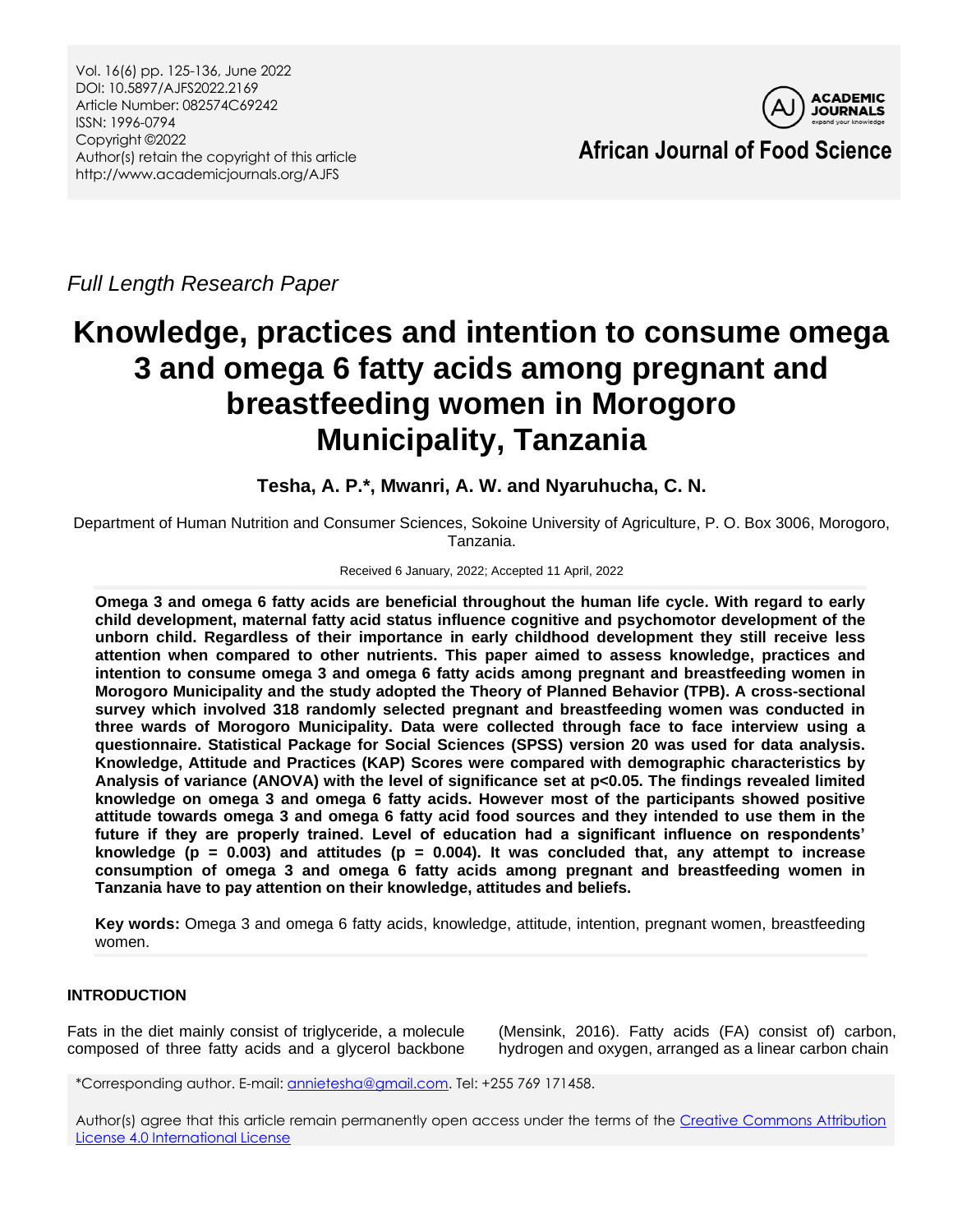skeleton of variable lengths (Astrup, 2019). Depending on their degree of saturation/unsaturation in the carbon chain, they can be classified as saturated (no double bond), monounsaturated (one double bond) and polyunsaturated (two or more double bonds) fatty acids (Lund and Rustan, 2020).

Polyunsaturated fatty acids are very important for various metabolic processes that influence health and well-being (Forsyth et al., 2016). For example, the omega 3 polyunsaturated fatty acids such as docosahexaenoic acid (DHA) and alpha linolenic acid (ALA) are important for proper fetal development and they also influence cellular structure and function, brain development, neuronal, retinal and immune function of unborn babies (Kim et al., 2017). Omega 6 polyunsaturated fatty acids such as arachidonic acid (ARA), are also important for proper functioning of the central nervous system as well as regulation of various biological processes, particularly those related to cerebral, cardiovascular and immune functions (Calder, 2015).

Omega 3 and omega 6 fatty acids are called essential fatty acids and this is because they are not synthesized by the body and therefore, they must be obtained through diet or supplementation (Rocha et al., 2021). Dietary sources of long chain omega 3 fatty acids such as eicosapentaenoic acid (C20:5n-3) and docosahexaenoic acid (C22:6n-3) and omega 6 fatty acids such as arachidonic acid (C20:4n-6) include salmon, sardines, sword fish, tuna, shark and trout (Maurya et al., 2018). They can also be synthesized from alpha-linolenic acid found in vegetable oils, nuts and seeds such as flaxseeds and chia seeds (Maslova et al., 2018).

With regard to early child development, maternal fatty acid status particularly docosahexaenoic acid (DHA) helps in the development of the brain and retina of the unborn baby (Huffman et al., 2011). It can also influence the cognitive and psychomotor development of infants (Händel et al., 2021). Therefore maternal polyunsaturated fatty acid status plays an important role in early child development and it is important to ensure that women of reproductive age maintain a good polyunsaturated fatty acids (PUFAs) status prior, during and after conception (Stark et al., 2016).

In many developing countries, problems associated with inadequate intake of omega 3 and omega 6 fatty acids among pregnant and breastfeeding women have received little attention so far despite their potential major implications in terms early child development (Derbyshire, 2018). Several studies conducted in different areas have revealed positive association between maternal inadequate intake of omega 3 and omega 6 and attention deficiency hyperactive disorder (ADHD) (Händel et al., 2021), poor brain development (Shahidi and Ambigaipalan, 2018), gastrointestinal disorders (Mogensen, 2017), cardiovascular problems (Bird et al., 2018) as well as visual problems in infants (Shulkin et al., 2018). The study conducted by Jumbe et al. (2016) in

Tanzania revealed a positive relationship between polyunsaturated fatty acid status and cognition, growth and executive function in children. Despite this developmental association which starts as soon as a mother conceives, it has been difficult to target this period because most of the mothers starts their first antenatal care visits in their second trimester (TDHS-MIS, 2016; WHO, 2016). In addition, provision of omega 3 and omega 6 fatty acids through supplements has been very expensive and questionable in terms of sustainability especially in developing countries.

In Tanzania, studies reporting knowledge, practices and intention to consume omega 3 and omega 6 fatty acid foods among pregnant and breastfeeding women are limited. Most of the previous studies have been focusing on micronutrient malnutrition such as those related to iron, zinc, iodine and vitamin A deficiency (Kinabo et al., 2019; Watts et al., 2019; Robert et al., 2021).

Therefore the findings from this study will be used by various food and nutrition stakeholders in Tanzania to initiate efforts to improve the nutritional status of pregnant and breastfeeding women and children. The overall objective of the study was to assess knowledge, practices and intention to consume omega 3 and omega 6 fatty acids among pregnant and breastfeeding women in Morogoro Municipality, Tanzania.

### **METHODOLOGY**

### **Study design and setting**

This study was cross sectional and it was conducted at Morogoro Municipality located in Morogoro region, Tanzania from May to June, 2021. Morogoro region lies between latitude 5º 58" and 10º 0" South of the Equator and longitude 35º 25" and 35º 30" East. The projected population size of Morogoro Municipality as of the year 2020/2021 is 409,565 (MMC, 2021). Administratively, Morogoro Municipality is composed of 25 wards. The most populated ward is Chamwino (n=35,699) and the least populated ward is Mzinga (n=1,748). Major economic activities include trade (wholesale, retail, food vending and petty trade), industrial activities as well as transport and communication. Food crops found in the area includes maize, beans, paddy, cassava, sorghum, potatoes and different types of fruits and vegetables (Kangile et al., 2020).

#### **Sample size and sampling**

The sample size was calculated based on the number of women aged between 15-49 years (63 807) since they are termed as women of reproductive age. Using 5% precision at 95% confidence level and 10% non-response rate, the obtained sample size was 318 respondents. Using Morogoro Municipal administrative structure, multistage cluster sampling was used to obtain the least administrative units which are the wards. Three out of the 25 wards were selected randomly and then with the assistance of the local leaders, the households were randomly selected based on the inclusion and exclusion criteria. Pregnant and breastfeeding women from three wards namely Mafiga, Kihonda and Mazimbu were involved in the study.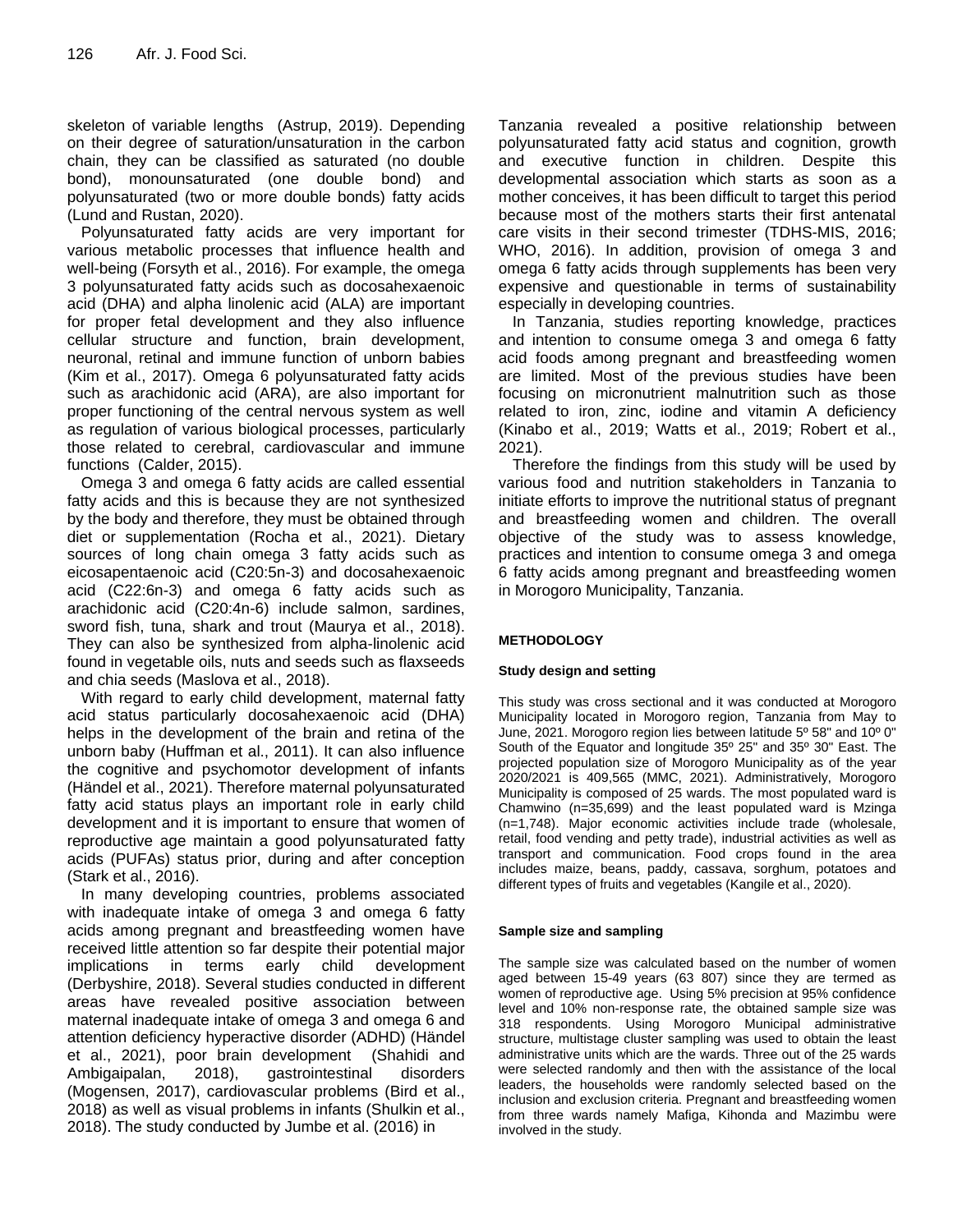Pregnant and breastfeeding women who were aged between 18-49 years, have stayed in the study area for at least six months and were able to provide an informed consent were eligible to participate in the study. Pregnant or breastfeeding women who had special medical conditions, mentally ill and those who had not confirmed their pregnancy at the hospital were excluded from the study.

#### **Data collection**

Data collection was done through face to face interview using a questionnaire. The questionnaire was formulated through review of published literature to suit the research needs and then it was validated based on the comments of the nutrition experts. The Questionnaire was pretested in a randomly selected sample of 10 individuals who were not included in the study but had similar characteristics to the study sample. It was then corrected to avoid misleading information, ambiguous sentences and repeated questions.

The first part of the questionnaire inquired information regarding socio-demographic characteristics of the study participants such as age, education level, occupation, marital status and whether they were pregnant or breastfeeding. The second and third part of the questionnaire inquired information about participant's knowledge, practices and intention to consume omega 3 and omega 6 fatty acid foods sources.

There were 15 questions for assessing knowledge and 10 statements for assessing practices. The questions were administered in Kiswahili language and the terminologies such as saturated and unsaturated fatty acids were described in way that the respondents would understand what we were talking about. Also omega 3 and omega 6 terminologies were replaced by their food sources or metabolic functions. For example to know the sources of omega 3, the respondents were asked if they knew the foods that are important for brain development and if the answer was 'yes', then they were asked to mention them.

There were also 7 statements for measuring attitudes of the participants towards omega 3 and omega 6 fatty acids food sources with follow-up questions. The respondents were asked whether they 'agreed', 'neither agreed nor disagreed' or 'disagreed' with the statements. The last 16 questions measured participant's normative beliefs, control beliefs and general intention to consume omega 3 and omega 6 fatty acid rich foods.

In order to assess the socio demographic determinants of knowledge, attitude and practices; all the correct statements were scored as 'one' and the incorrect ones as 'zero' and then they were summed up independently. The total score for each respondent was calculated as (score/total score x 100). For example if a person scored 10 in knowledge assessment and the total number of questions were 15, then her score would be  $(10/15 \times 100) = 66.7$ which is approximately 67%.

#### **Statistical analysis**

Data were subjected to the descriptive analysis using the computer software Statistical Products and Service Solution (SPSS) version 20.0 after being cleaned. All the categorical variables were presented as frequencies and percentages and all the continuous variables were shown as Mean  $\pm$  Standard Deviation. Cross tabulation and chi-square tests were used to determine associations. To compare knowledge, attitude and practice scores with social demographic characteristics, Analysis of Variance (ANOVA) were used. Turkeys HSD test was used was used for multiple mean comparison tests. Statistical significance was set at

p<0.05.

#### **Ethical considerations**

The study protocol was approved by Sokoine University of Agriculture, Morogoro Regional Administrative Secretary, Morogoro District Administrative Secretary, Morogoro Municipal Council Director and Ward Executive Officers from Mafiga, Kihonda and Mazimbu. Also written informed consent was obtained from all the participants who took part in this study. All the participants were ensured of confidentiality and autonomy, the information obtained will not be misused and the outcomes of the research will be shared with them.

#### **RESULTS**

## **Social and demographic characteristics of the study participants**

The age-range of the respondents was 18-44 years, with mean of 28.7 (SD 6.2). About half of the study subjects had primary school education and 42.8% (n=159) were home makers. In terms of marital status, most of them (42.1%, n=136) were married and majority (65.5%, n=173) had one or two children. About 32% (n=101) of all the study subjects were pregnant at the time of data collection and 43.2% (n=41) of those who were pregnant were in their second trimester (Table 1).

### **Knowledge regarding omega 3 and omega 6 fatty acid**

Table 2 summarizes information about respondents' knowledge regarding omega 3 and omega 6 fatty acids. About half of the study participants (53.0%) were not able to differentiate between fat and oil. Most of them (63.5%) were able to correctly identify the sources of lipids. Only few (28.9%) heard about saturated and unsaturated fatty acids. Majority of the study participants could not correctly identify sources of saturated and unsaturated fatty acids. Only 20% of the participants had ever heard about omega 3 and omega 6 fatty acids. Respondents sought information regarding omega 3 and omega 6 fatty acids from a range of sources and some of them included school/college (37.5%), nutrition seminars, internet and media (31.2%). Majority of those who heard about omega 3 (92.2%, n=59) and omega 6 (95.3, n = 61) fatty acids couldn't correctly identify their sources. Most of them didn't know the benefits of omega 3 and omega 6 fatty acids prior to conception and to unborn baby (82.2%) or to the pregnant mother's body (71.9%). Only 18.8% knew the diseases that can be prevented by consuming foods rich in omega 3 and omega 6 fatty acids.

#### **Practices regarding omega 3 and omega 6 fatty acids**

Majority of the participants (97.5%) preferred plants as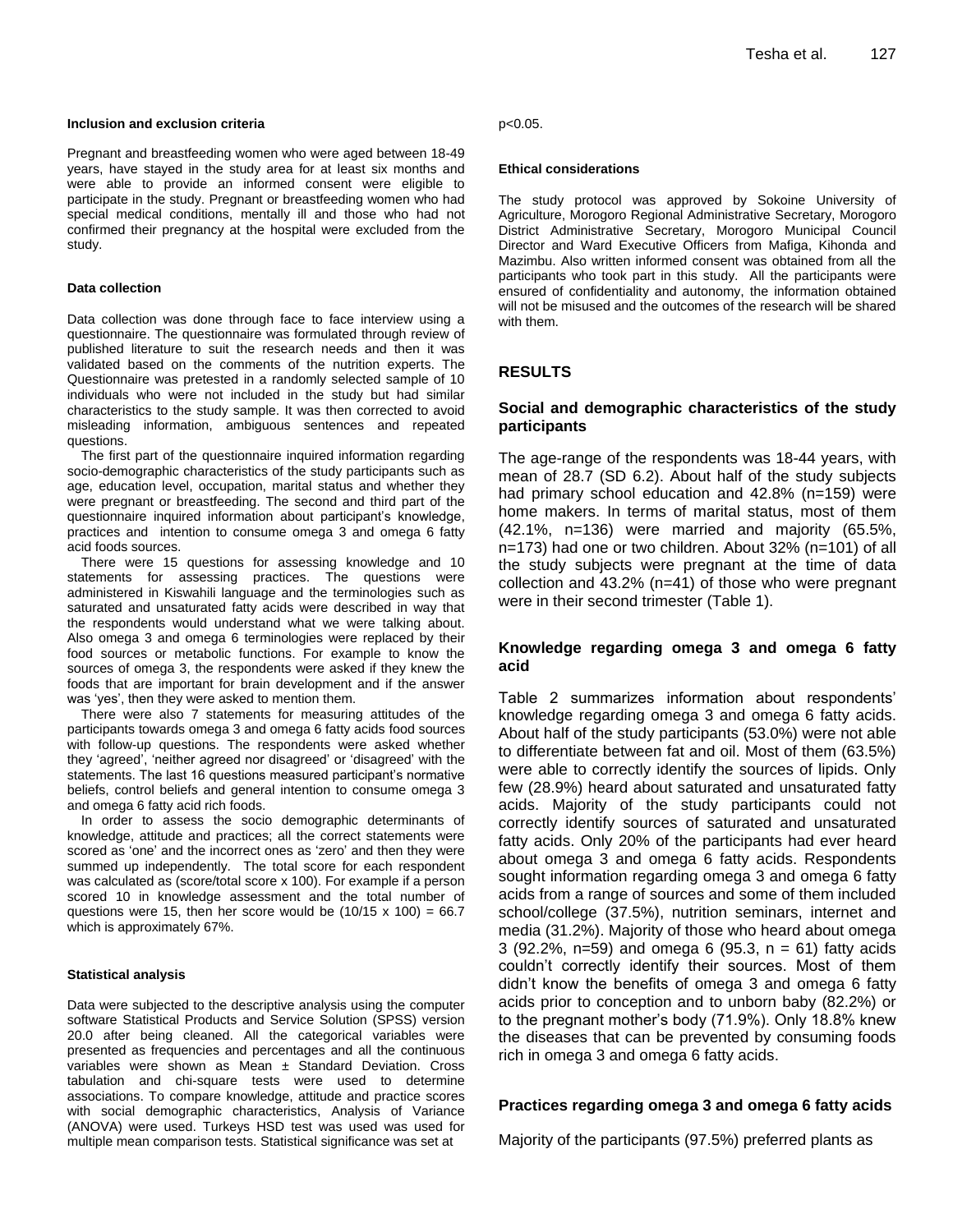| Variable                            | <b>Frequency</b> | Percent |
|-------------------------------------|------------------|---------|
| Mean age 28.7±6.17                  |                  |         |
| Age (years)                         |                  |         |
| 18-24                               | 107              | 33.6    |
| 25-34                               | 148              | 46.5    |
| >35                                 | 63               | 19.8    |
|                                     |                  |         |
| <b>Education level</b>              |                  |         |
| Never been to school                | 23               | 7.2     |
| Primary school                      | 159              | 50.0    |
| Secondary school                    | 90               | 28.3    |
| Higher education                    | 46               | 14.5    |
|                                     |                  |         |
| <b>Occupation</b>                   |                  |         |
| Home maker                          | 136              | 42.8    |
| Employed in a formal/informal       |                  |         |
| sector                              | 94               | 29.6    |
| Self-employed                       | 88               | 27.7    |
|                                     |                  |         |
| <b>Marital status</b>               |                  |         |
| Never been married                  | 97               | 30.5    |
| Married                             | 134              | 42.1    |
| Separated/Divorced                  | 21               | 6.6     |
| Widowed                             | $\overline{7}$   | 2.2     |
| Living together                     | 59               | 18.6    |
|                                     |                  |         |
| Have children                       |                  |         |
| Yes                                 | 262              | 82.4    |
| No                                  | 56               | 17.6    |
|                                     |                  |         |
| Number of children                  |                  |         |
| $1 - 2$                             | 172              | 65.6    |
| $3 - 4$                             | 75               | 28.7    |
| $5-6$                               | 12               | 4.6     |
| >6                                  | 3                | 1.1     |
|                                     |                  |         |
| Pregnant                            |                  |         |
| Yes                                 | 101              | 31.8    |
| No                                  | 217              | 68.2    |
|                                     |                  |         |
| <b>Gestational age (trimesters)</b> |                  |         |
| 1st trimester                       | 33               | 32.7    |
| 2nd trimester                       | 41               | 40.6    |
| 3rd trimester                       | 21               | 20.8    |
| Doesn't know                        | 6                | 5.9     |

**Table 1.** Socio-demographic characteristics of the study participants.

their source of cooking oil and the main reason was the availability of the oils (45.7). Only half (50.0%) of the study participants used specific measurements for cooking oil. Only 37.4% of the subjects declared to have

used supplements prior and during pregnancy and the frequently used supplements were iron and folic acid tablets (FEFO) (75.8%) and pregnancy care (15.0%) (Table 3).

## **Intention to consume omega 3 and omega 6 fatty acid food sources**

## *Behavioural beliefs/attitudes*

To determine behavioural beliefs, the study paid attention on what pregnant and breastfeeding women believed to be good for their health and that of their unborn and living babies. 58% of respondents agreed that consumption of omega 3 and omega 6 fatty acid rich foods prior and during pregnancy may result into having a healthy baby(s). Also 58.2% agreed that omega 3 and omega 6 fatty acid rich foods are good for their health and some of them (31.8%) believed that omega 3 and omega 6 fatty acid rich foods are good for weight management. Only few of the respondents (13.8%) had ever tasted fish oil itself or any food that has been made by fish oil. For those who have ever tasted it, most of them (52.3%) liked it. The main reasons for liking fish were good taste (67.9%), medicinal (21.4%), clear and doesn't clot (3.6%). The reasons given by those who disliked fish oil were being nauseous (23.5%), strong smell (70.0%) and bad taste (5.9%). Majority of the respondents (67.0%) didn't know whether consumption of fish oil during pregnancy was safe of not and their main concern was the presence of chemicals (53.3%). The reasons given by those who thought that fish oil was safe during pregnancy were being natural (23.1%), strengthening the body (14.3%), building the body (9.9%), growth of the baby (31.9%) and improving baby's intelligence quotient (17.6%) (Table 4).

# **Normative beliefs**

Based on the results shown in Table 5, majority of the participants (57.9%) agreed that their close friends and family members thinks that they should consume healthy oils, expect them to consume healthy oils (53.8%) or advise them to consume healthy oils (46.7%). Also most of them (73.0%) agreed that their close friends and family members probably consume omega 3 and omega 6 fatty acids food sources especially from plants. Moreover 63.5% agreed that people who are in the same situation as the respondents (such as pregnant and breastfeeding women) probably consumes omega 3 and omega 6 fatty acids food sources.

### **Control beliefs**

Based on the results from this study (Table 6), majority of the study participants (75.2%) agreed that they have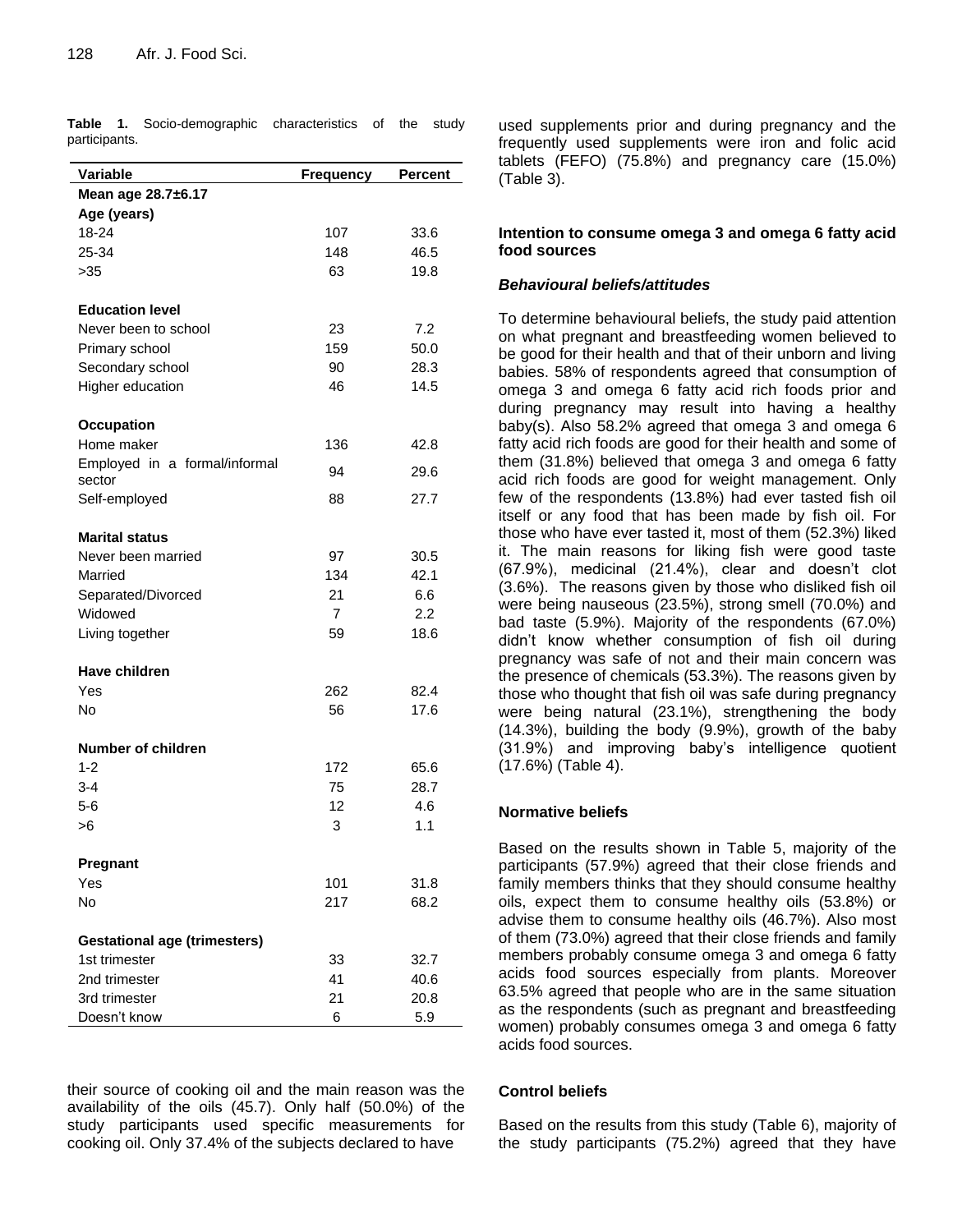Table 2. Participants' knowledge on omega 3 and omega 6 fatty acids.

| Knowledge                                  | Mafiga n (%) | Kihonda n (%) | Mazimbu n (%) | Total n (%) | P-Value |
|--------------------------------------------|--------------|---------------|---------------|-------------|---------|
| Differentiate fats and oils                |              |               |               |             |         |
| Yes                                        | 44 (13.9)    | 56(17.7)      | 49(15.5)      | 149(47.0)   |         |
| No                                         | 42 (13.2)    | 71 (22.4)     | 55 (17.4)     | 169(53.0)   | 0.598   |
|                                            |              |               |               |             |         |
| Know lipid sources                         |              |               |               |             |         |
| Yes                                        | 66(20.8)     | 74(23.3)      | 62(19.5)      | 202(63.5)   | 0.011   |
| No                                         | 20(6.3)      | 54(17.0)      | 42(13.2)      | 116(36.5)   |         |
| Heard saturated and unsaturated FA         |              |               |               |             |         |
| Yes                                        | 39(11.9)     | 29(9.1)       | 26(7.9)       | 94(28.9)    |         |
| No                                         | 48(15.1)     | 99(31.1)      | 79(24.8)      | 226(71.1)   | 0.001   |
|                                            |              |               |               |             |         |
| Know sources of SFA                        |              |               |               |             |         |
| Yes                                        | 14(14.9)     | 5(5.3)        | 6(6.4)        | 25(26.6)    | 0.468   |
| No                                         | 25(26.6)     | 23(24.5)      | 21(22.3)      | 69(73.4)    |         |
| Know sources of UNSFA                      |              |               |               |             |         |
| Yes                                        | 17(18.1)     | 6(6.4)        | 8(8.5)        | 31(33.0)    |         |
| No                                         | 22(23.3)     | 21(23.4)      | 19(20.2)      | 63(67.0)    | 0.377   |
|                                            |              |               |               |             |         |
| Heard omega 3 and omega 6<br>Yes           | 15(4.7)      | 27(8.5)       | 22(6.9)       | 64(20.1)    |         |
| No                                         | 71(22.3)     | 101(31.8)     | 82(25.8)      | 254(79.9)   | 0.768   |
|                                            |              |               |               |             |         |
| Where heard about omega 3 and 6            |              |               |               |             |         |
| School                                     | 4(6.2)       | 12(18.8)      | 8(12.5)       | 24(37.5)    |         |
| Hospital                                   | 4(6.2)       | 4(6.2)        | 4(6.2)        | 12(18.8)    | 0.379   |
| Parents/friends                            | 3(4.7)       | 3(4.7)        | 2(3.1)        | 8(12.5)     |         |
| Seminars internet and media                | 4(6.2)       | 8(12.5)       | 8(12.5)       | 20(31.2)    |         |
| Know sources of omega 3                    |              |               |               |             |         |
| Yes                                        | 2(3.1)       | 1(1.6)        | 2(3.1)        | 5(7.8)      |         |
| No                                         | 13(204)      | 26(40.6)      | 20(31.3)      | 59(92.2)    | 0.631   |
|                                            |              |               |               |             |         |
| Know sources of omega 6                    |              |               |               |             |         |
| Yes                                        | 0(0.0)       | 2(3.1)        | 1(1.6)        | 3(4.7)      | 0.714   |
| No                                         | 15(23.4)     | 25(39.0)      | 21(32.8)      | 61(95.3)    |         |
| <b>General benefits of EFA</b>             |              |               |               |             |         |
| Yes                                        | 5(7.8)       | 6(9.4)        | 7(10.9)       | 18(28.1)    |         |
| No                                         | 10(15.6)     | 21(32.8)      | 15(23.5)      | 46(71.9)    | 0.579   |
| <b>Benefits of EFA prior to conception</b> |              |               |               |             |         |
| Yes                                        | 2(3.2)       | 4(6.5)        | 5(8.1)        | 11(17.8)    |         |
| No                                         | 11(17.7)     | 23(37.1)      | 17(27.4)      | 51(82.2)    | 0.633   |
|                                            |              |               |               |             |         |
| Benefits of EFA to unborn baby             |              |               |               |             |         |
| Yes                                        | 2(3.1)       | 5(7.8)        | 4(6.2)        | 11(17.2)    | 0.703   |
| No                                         | 13(20.1)     | 22(34.4)      | 18(28.2)      | 53(82.8)    |         |
| Disorders prevented by omega EFA           |              |               |               |             |         |
| Yes                                        | 4(6.2)       | 4(6.2)        | 4(6.2)        | 12(18.8)    |         |
| No                                         | 11(17.2)     | 23(35.9)      | 18(28.2)      | 52(81.2)    | 0.586   |

FA-Fatty Acid; SFA-Saturated Fatty Acids; UNSFA-Unsaturated Fatty Acids; EFA-Essential fatty acids.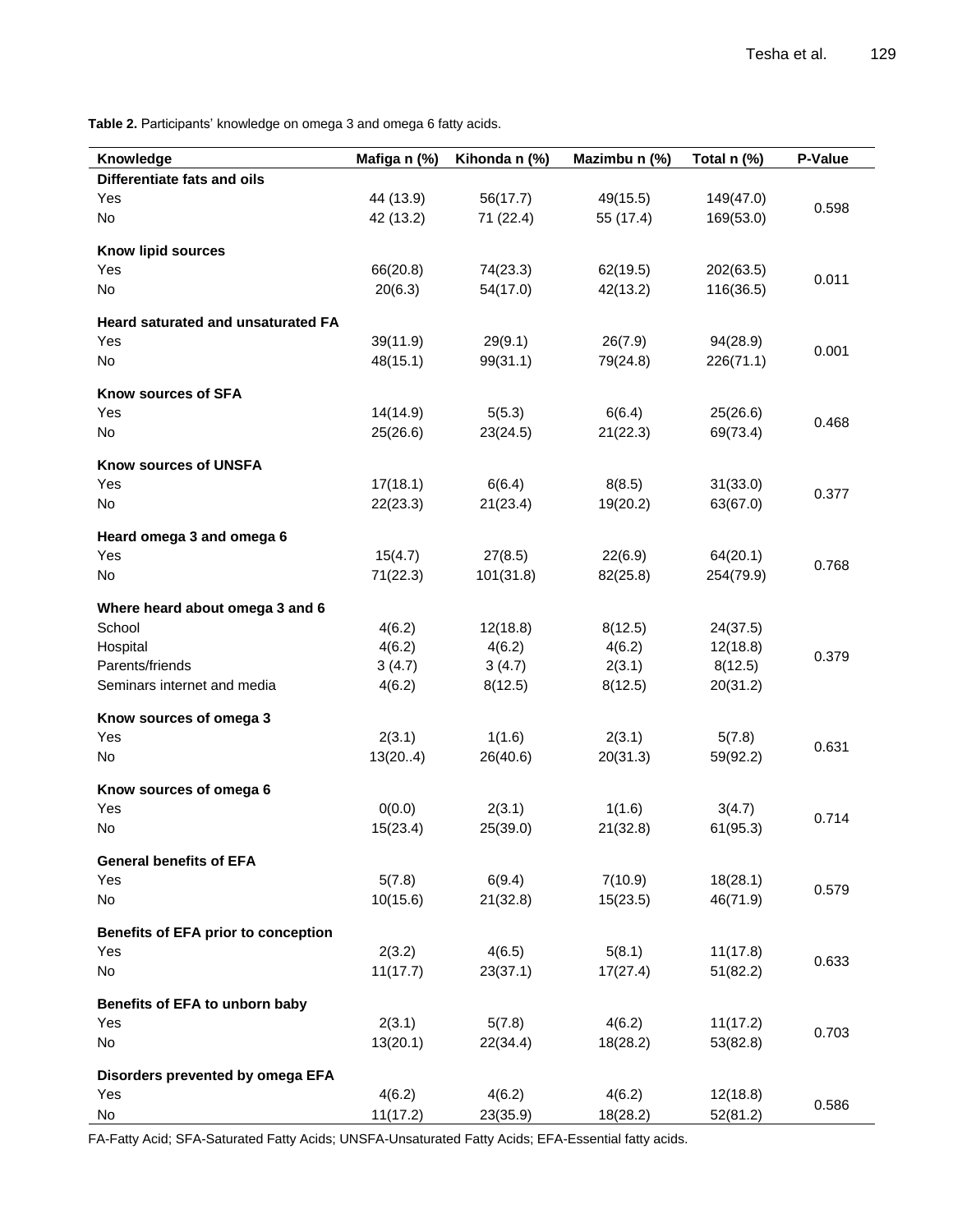**Table 3.** Practices on omega 3 and omega 6 fatty acids.

| <b>Practice</b>                              | Mafiga n<br>$(\%)$ | Kihonda n<br>$(\%)$ | Mazimbu n<br>$(\%)$ | Total n<br>$(\%)$ | P-Value |
|----------------------------------------------|--------------------|---------------------|---------------------|-------------------|---------|
| <b>Consider fat content in foods</b>         |                    |                     |                     |                   |         |
| Yes                                          | 59(18.9)           | 79(24.8)            | 71(22.3)            | 209(65.7)         | 0.466   |
| No                                           | 27(8.5)            | 49(15.4)            | 33(10.4)            | 109(34.3)         |         |
| Consider the type of fat to consume          |                    |                     |                     |                   |         |
| Yes                                          | 48(15.1)           | 72(22.6)            | 65(20.4)            | 185(58.2)         |         |
| No                                           | 38(11.9)           | 56(17.6)            | 39(12.3)            | 133(41.8)         | 0.551   |
|                                              |                    |                     |                     |                   |         |
| <b>Preferred lipid source</b>                |                    |                     |                     |                   |         |
| Plant                                        | 82(25.8)           | 125(39.3)           | 103(32.4)           | 310(97.5)         |         |
| Animals                                      | 2(0.6)             | 2(0.6)              | 1(0.3)              | 5(1.6)            | 0.495   |
| Fish                                         | 2(0.6)             | 1(0.3)              | 0(0.0)              | 3(0.9)            |         |
| <b>Reasons for preference</b>                |                    |                     |                     |                   |         |
| Availability                                 | 41(12.9)           | 57(18.0)            | 47(14.8)            | 145(45.7)         |         |
| Low price                                    | 12(3.8)            | 20(6.3)             | 21(6.6)             | 53(16.7)          |         |
| Good taste                                   | 6(1.9)             | 9(2.8)              | 4(1.3)              | 19(6.0)           |         |
| Good aroma                                   | 6(1.9)             | 12(3.8)             | 4(1.3)              | 22(6.9)           |         |
| <b>Prevent diseases</b>                      | 4(1.3)             | 5(1.6)              | 2(0.6)              | 11(3.5)           | 0.169   |
| Clear/refined                                | 5(1.6)             | 5(1.6)              | 10(3.2)             | 20(6.3)           |         |
| Natural/fresh                                | 7(2.2)             | 16(5.0)             | 14(4.4)             | 37(11.7)          |         |
| Healthy                                      | 4(1.3)             | 0(0.0)              | 0(0.0)              | 4(1.3)            |         |
| Low cholesterol                              | 1(0.3)             | 4(1.3)              | 1(0.3)              | 6(1.9)            |         |
|                                              |                    |                     |                     |                   |         |
| Specific measurement for cooking oil         |                    |                     |                     |                   |         |
| Yes                                          | 45(14.2)           | 69(27.1)            | 45(14.2)            | 159(50.0)         | 0.240   |
| No                                           | 41(12.6)           | 59(18.6)            | 59(18.8)            | 159(50.0)         |         |
| Use of margarine                             |                    |                     |                     |                   |         |
| Yes                                          | 44(13.8)           | 64(20.1)            | 41(12.9)            | 149(46.9)         |         |
| No                                           | 42(13.2)           | 64(20.1)            | 63(19.8)            | 169(53.1)         | 0.178   |
|                                              |                    |                     |                     |                   |         |
| <b>Consume EFA sources prior to conceive</b> |                    |                     |                     |                   |         |
| Yes                                          | 26(8.2)            | 44(13.9)            | 27(8.5)             | 97(30.6)          | 0.361   |
| No                                           | 60(18.9)           | 83(26.2)            | 77(24.3)            | 220(69.4)         |         |
| <b>Consume fish oil</b>                      |                    |                     |                     |                   |         |
| Yes                                          | 13(4.1)            | 16(5.0)             | 12(3.8)             | 41(12.9)          |         |
| No                                           | 73(23.0)           | 112(35.2)           | 92(28.9)            | 276(87.1)         | 0.624   |
| Use of supplements                           |                    |                     |                     |                   |         |
|                                              |                    |                     |                     |                   |         |
| Yes                                          | 38(11.9)           | 53(16.7)            | 28(8.8)             | 119(37.4)         | 0.024   |
| No                                           | 48(15.1)           | 75(23.6)            | 76(23.9)            | 199(62.6)         |         |
| Frequently used supplements during pregnancy |                    |                     |                     |                   |         |
| <b>FEFO</b>                                  | 26(21.7)           | 43(35.8)            | 22(18.3)            | 91(75.8)          |         |
| Pregnancy care                               | 2(1.7)             | 2(1.7)              | 3(2.5)              | 7(5.8)            |         |
| <b>MNP</b>                                   | 8(6.7)             | 5(4.2)              | 5(4.2)              | 18(15.0)          | 0.727   |
| <b>B</b> Complex                             | 1(0.8)             | 2(1.7)              | 1(0.8)              | 4(3.3)            |         |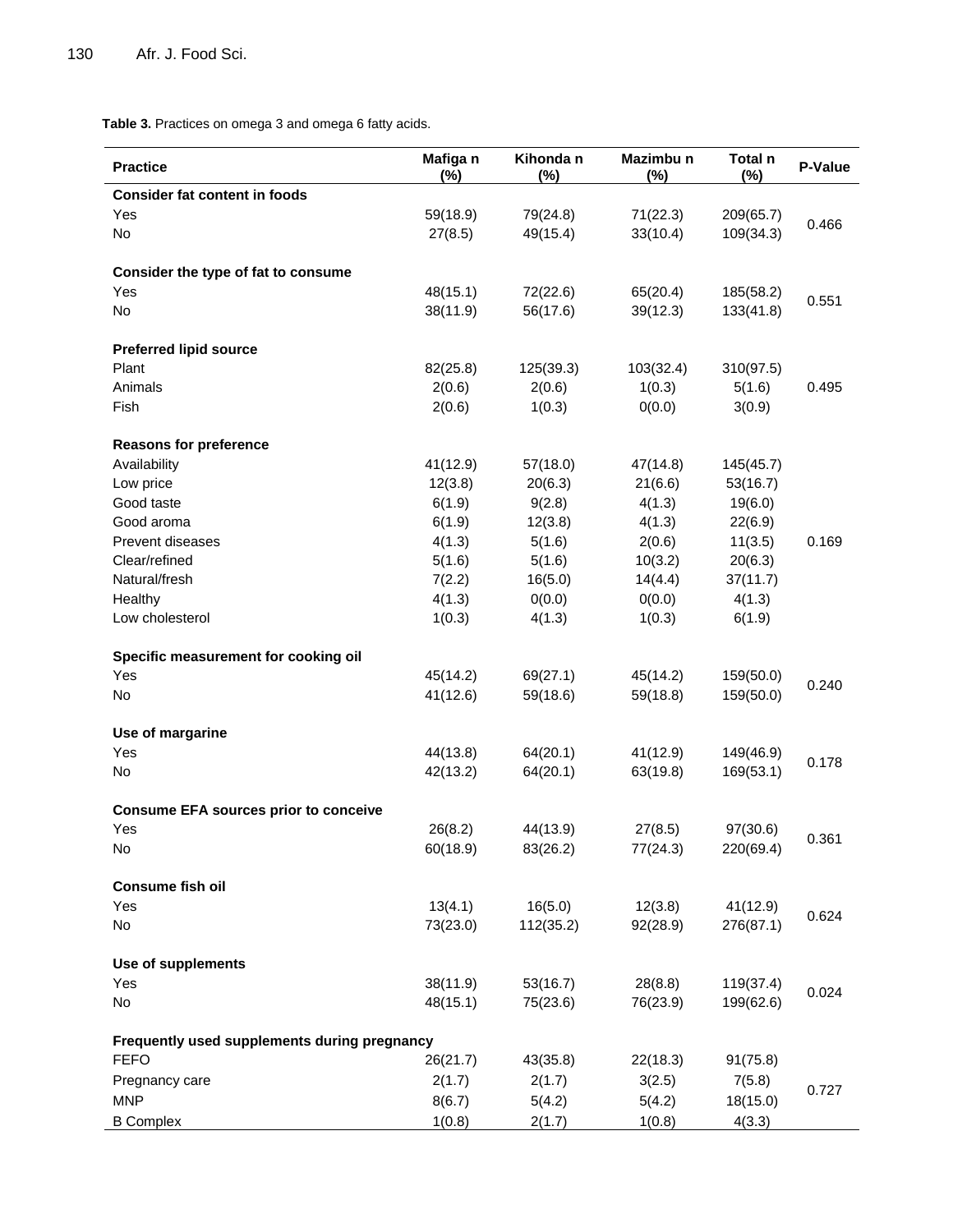**Table 4.** Behavioural beliefs/attitudes.

| <b>Attribute</b>                  | Mafiga n (%) | Kihonda n (%) | Mazimbu n (%) | Total n (%) | P-Value |
|-----------------------------------|--------------|---------------|---------------|-------------|---------|
| <b>EFA and healthy baby</b>       |              |               |               |             |         |
| Agree                             | 42(13.2)     | 80(25.2)      | 62(19.6)      | 184(58.0)   |         |
| Disagree                          | 10(3.2)      | 19(6.0)       | 13(4.1)       | 42(13.2)    | 0.098   |
| Neither                           | 34(10.7)     | 28(8.8)       | 29(9.1)       | 91(28.7)    |         |
| <b>EFAs are healthy</b>           |              |               |               |             |         |
| Agree                             | 41(12.9)     | 8(25.5)       | 63(19.8)      | 185(58.2)   |         |
| Disagree                          | 14(4.4)      | 20(6.5)       | 15(4.7)       | 49(15.4)    | 0.142   |
| Neither                           | 31(9.7)      | 27(8.5)       | 26(8.2)       | 84(26.4)    |         |
| <b>EFAs and weight management</b> |              |               |               |             |         |
| Agree                             | 29(9.1)      | 41(12.9)      | 31(9.7)       | 101(31.8)   |         |
| Disagree                          | 18(5.7)      | 41(12.9)      | 27(8.5)       | 86(27.0)    | 0.393   |
| Neither                           | 39(12.3)     | 46(14.5)      | 46(14.5)      | 131(41.2)   |         |
|                                   |              |               |               |             |         |
| Like using plant oil<br>Agree     | 83(26.1)     | 122(38.4)     | 98(30.8)      | 303(95.3)   |         |
| Disagree                          | 3(0.9)       | 6(1.9)        | 6(1.9)        | 15(4.7)     | 0.702   |
|                                   |              |               |               |             |         |
| <b>Tasted fish oil</b>            |              |               |               |             |         |
| Agree                             | 13(4.1)      | 18(5.7)       | 13(4.1)       | 44(13.8)    | 0.678   |
| <b>Disagree</b>                   | 73(23.0)     | 112(34.6)     | 91(28.6)      | 274(86.2)   |         |
| Like fish oil                     |              |               |               |             |         |
| Agree                             | 7(15.9)      | 9(20.5)       | 7(15.9)       | 23(52.3)    | 0.969   |
| Disagree                          | 6(13.6)      | 9(20.5)       | 6(13.6)       | 21(47.7)    |         |
| Reasons for liking fish oil       |              |               |               |             |         |
| Good taste                        | 5(17.9)      | 7(25.0)       | 7(25.0)       | 19(67.9)    |         |
| Medicinal                         | 2(7.1)       | 3(10.7)       | 1(3.6)        | 6(21.4)     | 0.677   |
| Doesn't clot                      | 2(7.1)       | 0(0.0)        | 1(3.6)        | 1(3.6)      |         |
| No reason                         | 1(3.6)       | 1(3.6)        | 0(0.0)        | 2(7.1)      |         |
| Reasons for disliking fish oil    |              |               |               |             |         |
| Nauseous                          | 2(11.8)      | 2(11.8)       | 0(0.0)        | 4(23.5)     |         |
| Strong smell                      | 2(11.8)      | 6(35.3)       | 4(23.5)       | 12(70.0)    | 0.277   |
| <b>Bad taste</b>                  | 1(5.9)       | 0(0.0)        | 0(0.0)        | 1(5.9)      |         |
| Is fish oil pregnancy safe        |              |               |               |             |         |
| Agree                             | 27(8.5)      | 35(11.0)      | 29(9.1)       | 91(28.6)    |         |
| Disagree                          | 4(1.3)       | 8(2.5)        | 2(0.6)        | 14(4.4)     | 0.547   |
| Neither                           | 55(17.3)     | 85(26.7)      | 73(23.0)      | 213(67.0)   |         |
| Reasons for being safe            |              |               |               |             |         |
| Natural                           | 5(5.5)       | 9(9.9)        | 7(7.7)        | 21(23.1)    |         |
| Strong body                       | 5(5.5)       | 4(4.4)        | 4(4.4)        | 13(14.3)    |         |
| <b>Building body</b>              | 4(4.4)       | 5(5.5)        | 0(0.0)        | 9(9.9)      |         |
| Baby's growth                     | 6(6.6)       | 11(12.1)      | 12(13.2)      | 29(31.9)    | 0.487   |
| Genius babies                     | 5(5.5)       | 5(5.5)        | 6(6.6)        | 16(17.6)    |         |
| No reason                         | 2(2.2)       | 1(1.1)        | 0(0.0)        | 3(3.3)      |         |
| Reasons for fish oil being unsafe |              |               |               |             |         |
| Chemicals                         | 1(6.7)       | 5(33.3)       | 2(13.3)       | 8(53.3)     |         |
| Nauseous                          | 1(6.7)       | 3(20.0)       | 0(0.0)        | 4(26.7)     | 0.695   |
| <b>Big babies</b>                 | 1(6.7)       | 1(6.7)        | 1(6.7)        | 3(20.0)     |         |

EFAs=Omega 3 and omega 6 Fatty Acids.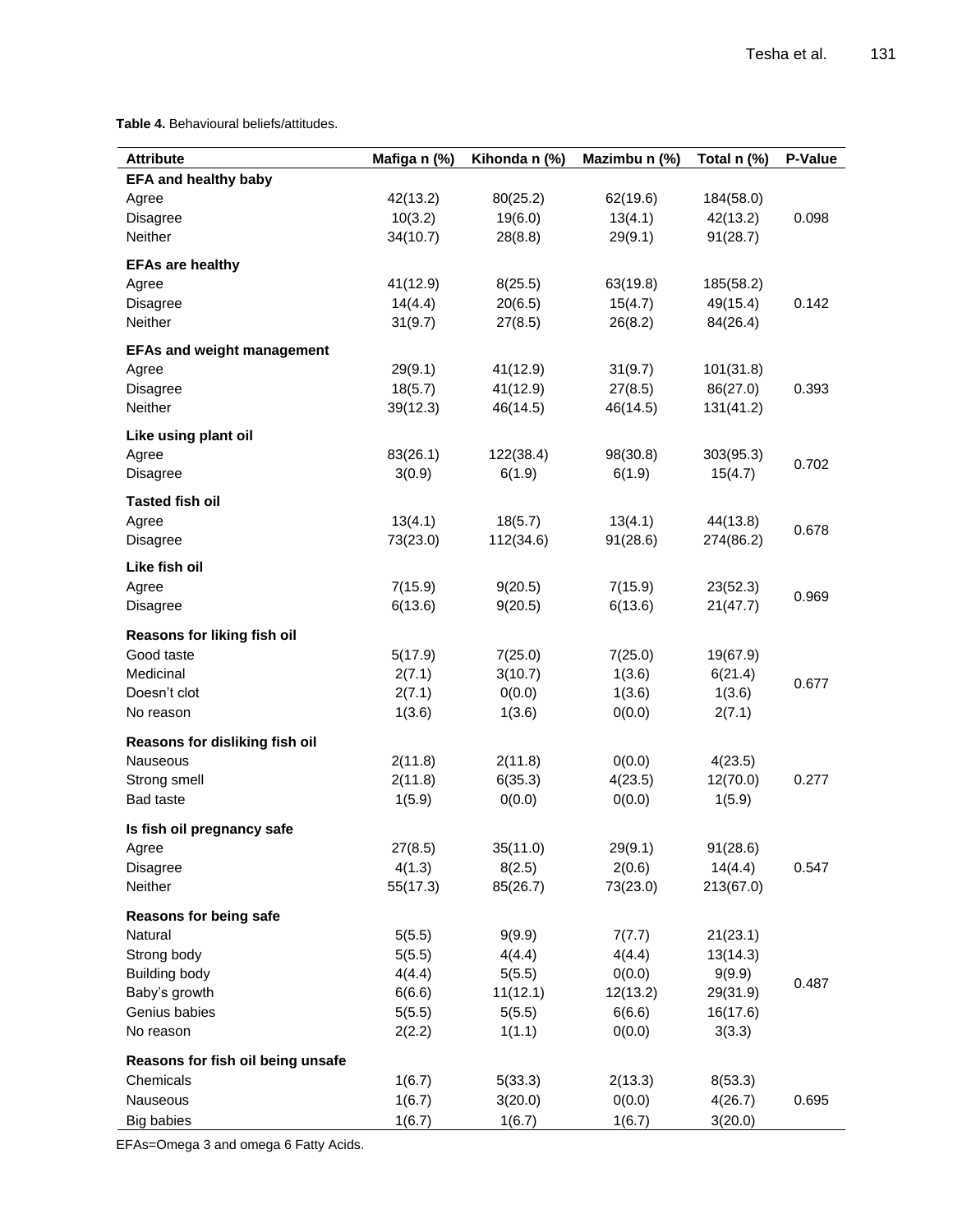### **Table 5.** Normative beliefs.

| <b>Attribute</b>                                  | Mafiga n (%) | Kihonda n (%) | Mazimbu n (%) | Total n (%) | P-Value |
|---------------------------------------------------|--------------|---------------|---------------|-------------|---------|
| <b>Family/friends think I should consume EFAs</b> |              |               |               |             |         |
| Yes                                               | 56(17.6)     | 76(23.9)      | 51(16.7)      | 184(57.9)   | 0.100   |
| No                                                | 30(9.4)      | 52(16.4)      | 53(16.1)      | 134(42.1)   |         |
| <b>Family/friends expect me to consume EFAs</b>   |              |               |               |             |         |
| Yes                                               | 50(15.7)     | 67(21.1)      | 54(17.0)      | 171(53.8)   | 0.635   |
| No                                                | 36(11.3)     | 61(1.2)       | 50(15.7)      | 147(46.2)   |         |
| <b>Family/friends advise me to consume EFAs</b>   |              |               |               |             |         |
| Yes                                               | 39(12.3)     | 61(19.2)      | 48(15.1)      | 148(46.7)   | 0.946   |
| No                                                | 47(14.8)     | 67(21.1)      | 55(17.4)      | 169(53.3)   |         |
| <b>Family/friends probably consume EFAs</b>       |              |               |               |             |         |
| Yes                                               | 71(22.3)     | 93(29.2)      | 68(21.4)      | 232(73.0)   |         |
| No.                                               | 15(4.7)      | 35(11.0)      | 36(11.3)      | 86(27.0)    | 0.030   |
| People like me probably consume EFAs              |              |               |               |             |         |
| Yes                                               | 60(18.9)     | 83(26.1)      | 59(18.6)      | 202(63.5)   | 0.164   |
| No.                                               | 26(8.2)      | 45(14.2)      | 45(14.2)      | 116(36.5)   |         |

EFAs=Omega 3 and omega 6 Fatty Acids.

# Table 6. Control beliefs.

| <b>Attribute</b>                                      | Mafiga n (%) | Kihonda n (%) | Mazimbu n (%) | Total n (%) | P-Value |  |  |
|-------------------------------------------------------|--------------|---------------|---------------|-------------|---------|--|--|
| I have control over essential fatty acids consumption |              |               |               |             |         |  |  |
| Yes                                                   | 72(22.6)     | 94(29.6)      | 73(23.0)      | 239(75.2)   |         |  |  |
| <b>No</b>                                             | 14(4.4)      | 34(10.7)      | 31(9.7)       | 79(24.8)    | 0.084   |  |  |
| EFAs consumption is beyond my control                 |              |               |               |             |         |  |  |
| Yes                                                   | 15(10.7)     | 34(10.2)      | 30(8.5)       | 79(24.8)    | 0.072   |  |  |
| No                                                    | 74(16.4)     | 93(29.6)      | 72(24.2)      | 239(75.2)   |         |  |  |
| If it was up to me, I would consume EFAs              |              |               |               |             |         |  |  |
| Yes                                                   | 73(23.0)     | 90(28.3)      | 70(22.0)      | 233(73.3)   |         |  |  |
| <b>No</b>                                             | 13(4.1)      | 38(11.9)      | 34(10.7)      | 85(26.7)    | 0.015   |  |  |
| If want I can avoid using EFAs                        |              |               |               |             |         |  |  |
| Yes                                                   | 55(17.3)     | 74(23.3)      | 59(18.6)      | 188(59.1)   |         |  |  |
| <b>No</b>                                             | 31(9.7)      | 54(17.0)      | 45(14.2)      | 130(40.9)   | 0.558   |  |  |
| I have the ability to consume EFAs                    |              |               |               |             |         |  |  |
| Yes                                                   | 74(23.3)     | 88(27.7)      | 69(21.7)      | 231(72.6)   |         |  |  |
| <b>No</b>                                             | 12(3.8)      | 40(12.6)      | 35(11.0)      | 87(27.4)    | 0.004   |  |  |
| Presence of obstacles for consuming EFAs              |              |               |               |             |         |  |  |
| Yes                                                   | 32(10.1)     | 37(11.7)      | 36(11.4)      | 105(33.1)   |         |  |  |
| <b>No</b>                                             | 57(17.0)     | 90(28.4)      | 68(21.5)      | 212(66.9)   | 0.435   |  |  |
| <b>Obstacles</b>                                      |              |               |               |             |         |  |  |
| Money                                                 | 19(17.9)     | 25(23.6)      | 21(19.8)      | 65(61.3)    |         |  |  |
| Partner                                               | 6(5.7)       | 11(10.4)      | (8.5)         | 26(24.5)    | 0.433   |  |  |
| Taboos                                                | 5(4.7)       | 3(2.8)        | 7(6.6)        | 15(14.1)    |         |  |  |

EFAs=Essential fatty acids.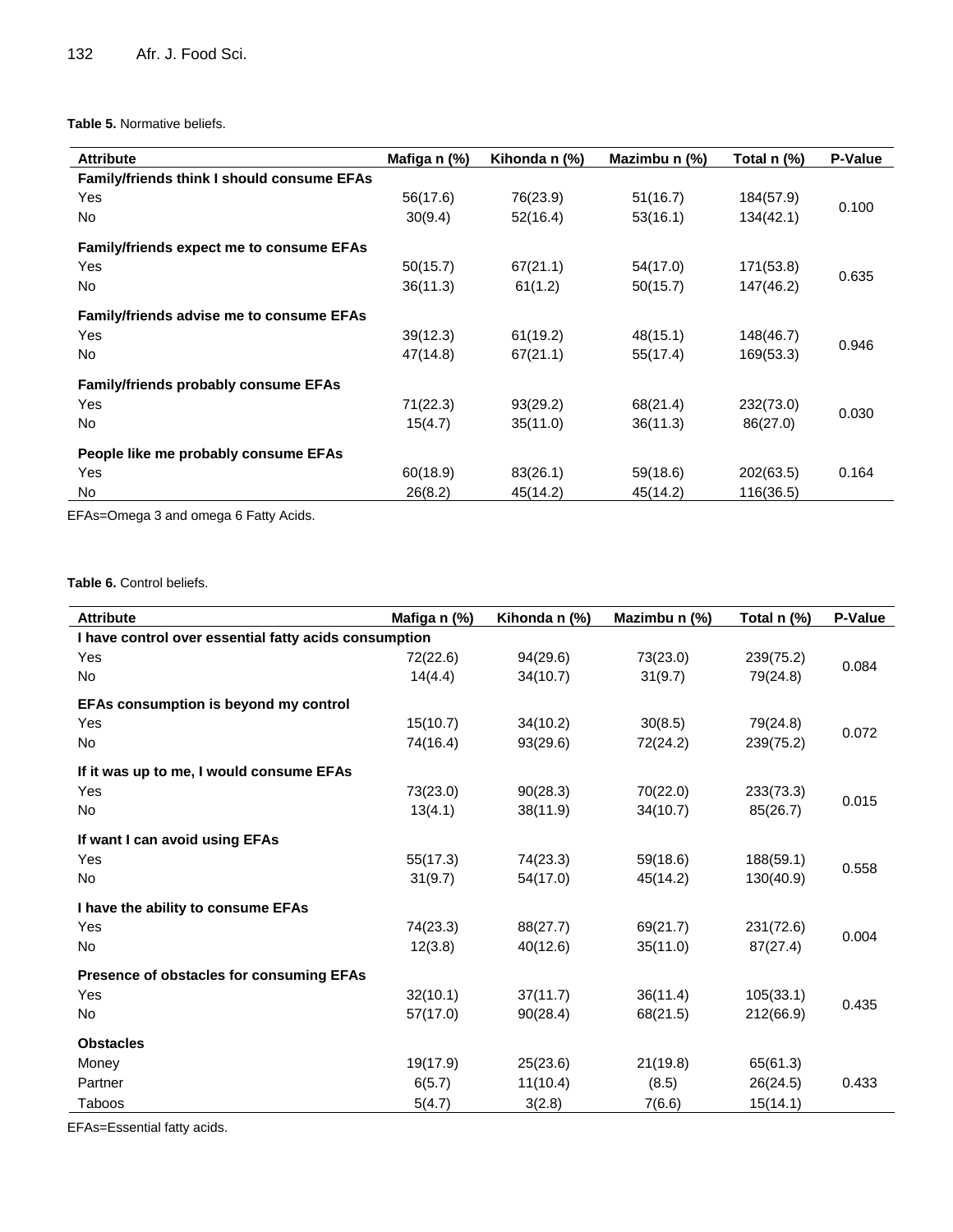**Table 7.** General intention to consume omega 3 and omega 6 fatty acid food sources.

| <b>Attribute</b>                           | Mafiga n (%) | Kihonda n (%) | Mazimbu n (%) | Total n (%) | <b>P-Value</b> |
|--------------------------------------------|--------------|---------------|---------------|-------------|----------------|
| Intend to consume EFAs in the future       |              |               |               |             |                |
| Yes                                        | 53(16.7)     | 42(13.2)      | 37(11.6)      | 132(41.5)   | 0.001          |
| <b>No</b>                                  | 33(10.4)     | 86(27.0)      | 66(20.8)      | 185(58.2)   |                |
| Intend to consume EFAs regularly           |              |               |               |             |                |
| Yes                                        | 51(16.0)     | 44(13.8)      | 42(13.2)      | 137(43.1)   |                |
| <b>No</b>                                  | 35(11.0)     | 84 (26.4)     | 62(19.5)      | 181(56.1)   | 0.001          |
| Will consume after knowing health benefits |              |               |               |             |                |
| Yes                                        | 82(25.8)     | 102(32.1)     | 77(24.2)      | 261(82.1)   |                |
| <b>No</b>                                  | 4(1.3)       | 26(8.2)       | 27(8.5)       | 57(17.9)    | 0.002          |

EFAs=Omega 3 and omega 6 Fatty Acids.

control over omega 3 and omega 6 fatty acids consumption and 24.8% said it was beyond their control. About 73.3% said that, if it was entirely up to them they would consume omega 3 and omega 6 fatty acid food sources. The main identified obstacles for consumption of omega 3 and omega 6 fatty acids were lack of money (61.3%), restrictions from the partners or parents (24.5%) as well as traditional beliefs (10.4%).

## **General intention**

Information about general intention to consume omega 3 and omega 6 fatty acids is summarized in Table 7. A high proportion (58.2%) of respondents indicated that they were not intending to consume omega 3 and omega 6 fatty acid food sources and supplements. Most of them (56.1%) did not even agree to use them on regular basis. They only agreed to use them if they knew the health benefits of consuming omega 3 and omega 6 fatty acid food sources such as sardines for them and their unborn and born babies and they needed to be assured of their safety (82.1%).

# **Comparison of knowledge, attitude and practices (KAP) scores with demographic characteristics**

This study compared knowledge, attitude and practices (KAP) scores with demographic characteristics as shown in Table 8. Results suggest no significant differences between participant's place of origin, age, occupation, marital and pregnancy status in terms of knowledge, attitude and practices. However, there was a significant difference between participants' education (never been to school, primary school, secondary and higher education) in terms of their knowledge ( $p = 0.003$ ) and attitudes ( $p =$ 0.004). Those who have never been to school differ significantly with participants who had higher education in terms of knowledge and attitudes.

# **DISCUSSION**

This is one of the few researches assessing knowledge, practices and intention to consume omega 3 and omega 6 fatty acids among Tanzanian pregnant and breastfeeding women. This will bring a new insight of what is known/not known before planning any nutritional intervention targeting improvement in consumption of omega 3 and omega 6 fatty acid sources among pregnant and breastfeeding women in Tanzania.

Knowledge represents the precondition to changing behaviour and if individuals do not have sufficient knowledge, they will have no reason to change old behaviours or adopt a new one (Reinholz and Andrews, 2020). In this study the authors assessed the current knowledge on omega 3 and omega 6 fatty acids food sources among pregnant and breastfeeding women in Tanzania. The respondents reported limited exposure to information regarding omega 3 and omega 6 fatty acids based on their food sources and functions. More than half of the respondents were not able to differentiate fats and oils which could probably be due to the presence of many brands of fats and oils. The sources of omega 3 and omega 6 were correctly identified may be due to the increased use of internet and the presence of different nutritional blogs and platforms. Knowledge regarding omega 3 and omega 6 fatty acids food sources, health benefits and consequences of deficiency was limited. Several studies conducted in other areas have also identified gaps in knowledge regarding omega 3 and omega 6 fatty acids (Thuppal et al., 2017; Hilleman et al., 2020). Low levels of knowledge could be attributed by dissemination of poor quality or even misleading nutritional information through the internet, social networks, and mass-media (Duarte et al., 2022). In order to improve omega 3 and omega 6 fatty acids' knowledge, it is important to increase efforts to educate people regarding the health benefits and consequences of consuming omega 3 and omega 6 fatty acid food sources prior, during and after pregnancy.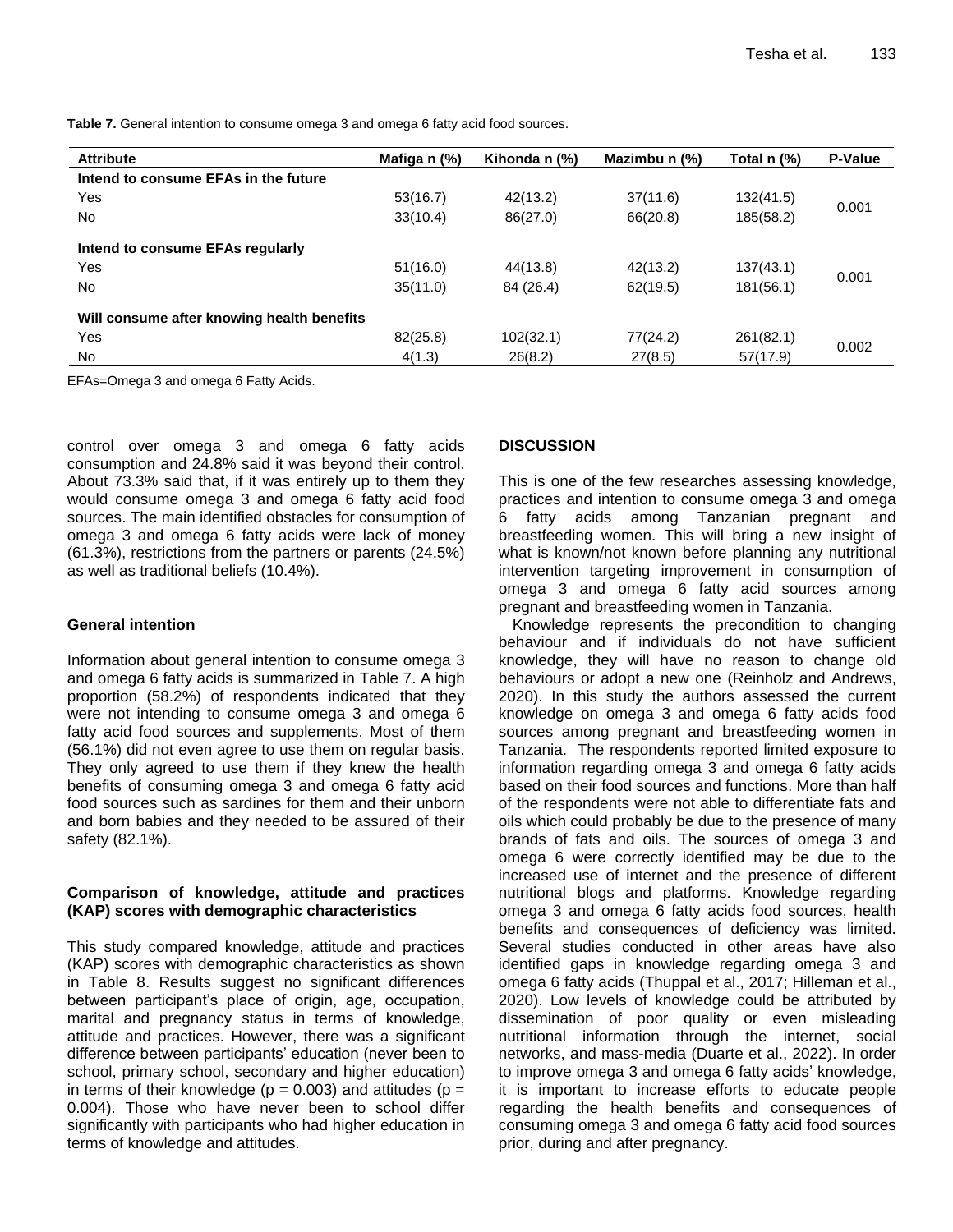**Table 8.** Comparison of Knowledge, Attitude and Practices (KAP) Scores with Demographic Characteristics.

|                                         |                | Knowledge                       |         | <b>Practice</b>                |         | <b>Attitude</b>           |         |
|-----------------------------------------|----------------|---------------------------------|---------|--------------------------------|---------|---------------------------|---------|
| <b>Variable</b>                         | <b>Number</b>  | Mean $\pm$ SD                   | p-value | Mean $\pm$ SD                  | p-value | Mean $\pm$ SD             | p-value |
| Age (Years)                             |                |                                 |         |                                |         |                           |         |
| < 18                                    | $\overline{c}$ | $15.00 \pm 7.07^a$              |         | $50.00 \pm 00.00$ <sup>a</sup> | 0.068   | 42.86±20.20 <sup>a</sup>  |         |
| 18-24                                   | 105            | 17.24±16.82 <sup>b</sup>        | 0.695   | 38.25±24.67 <sup>b</sup>       |         | 45.03±21.68 <sup>b</sup>  | 0.81    |
| 25-34                                   | 63             | 17.03±16.92 <sup>c</sup>        |         | 46.28±26.78 <sup>c</sup>       |         | 45.27±21.75 <sup>c</sup>  |         |
| 35-44                                   | 318            | 14.76±17.21 <sup>d</sup>        |         | 38.62±28.53 <sup>d</sup>       |         | 42.18±21.99 <sup>c</sup>  |         |
| <b>Education level</b>                  |                |                                 |         |                                |         |                           |         |
| Never been to school                    | 23             | 14.35±17.01 <sup>abcd</sup>     |         | 34.06±21.60 <sup>a</sup>       | 0.18    | 36.02±18.71 <sup>ad</sup> |         |
| Primary school                          | 159            | 13.40±13.21bacd                 |         | 40.67±26.69 <sup>b</sup>       |         | 43.67±20.47 <sup>b</sup>  |         |
| Secondary school                        | 90             | $18.11 \pm 16.89^{\text{cabd}}$ | 0.003   | 44.07±26.48 <sup>c</sup>       |         | 44.60±22.34 <sup>c</sup>  | 0.005   |
| Higher education                        | 46             | 26.09±23.52dabc                 |         | 47.46±28.10 <sup>d</sup>       |         | 51.80±24.35 <sup>da</sup> |         |
| <b>Occupation</b>                       |                |                                 |         |                                |         |                           |         |
| Home maker                              | 136            | 16.03±16.76 <sup>a</sup>        |         | 38.85±25.25 <sup>a</sup>       | 0.10    | 41.18±20.65 <sup>a</sup>  |         |
| Employed in a formal/informal<br>sector | 94             | $17.23 \pm 18.80$ <sup>b</sup>  | 0.30    | 46.45±27.96 <sup>b</sup>       |         | 50.46±21.94 <sup>b</sup>  | 0.17    |
| Self-employed                           | 88             | $16.93 \pm 14.88$ <sup>c</sup>  |         | 42.61±26.73 <sup>c</sup>       |         | 43.51±21.97 <sup>c</sup>  |         |
| <b>Marital status</b>                   |                |                                 |         |                                |         |                           |         |
| Single/never been married               | 97             | 15.05±14.59 <sup>a</sup>        |         | 40.89±25.91 <sup>a</sup>       | 0.06    | 41.24±20.71 <sup>a</sup>  |         |
| Married                                 | 134            | 19.33±18.16 <sup>b</sup>        |         | 46.45±26.64 <sup>b</sup>       |         | 47.97±21.19 <sup>b</sup>  |         |
| Separated/Divorced                      | 21             | 13.33±20.33 <sup>c</sup>        | 0.312   | 41.27±29.64 <sup>c</sup>       |         | 45.58±24.59 <sup>c</sup>  | 0.17    |
| Widowed                                 | $\overline{7}$ | $7.14 \pm 9.51$ <sup>d</sup>    |         | 28.57±24.93 <sup>d</sup>       |         | 42.86±29.73 <sup>d</sup>  |         |
| Cohabiting                              | 59             | $15.42 \pm 16.12^e$             |         | 35.88±23.33 <sup>e</sup>       |         | 42.14±21.94 <sup>e</sup>  |         |
| <b>Have children</b>                    |                |                                 |         |                                |         |                           |         |
| Yes                                     | 262            | 16.26±16.56 <sup>a</sup>        |         | 41.16±26.97 <sup>a</sup>       | 0.16    | 43.24±21.68 <sup>a</sup>  |         |
| <b>No</b>                               | 56             | 18.39±18.37 <sup>b</sup>        | 0.57    | 46.73±24.49 <sup>b</sup>       |         | 50.77±20.91 <sup>b</sup>  | 0.74    |
| Pregnant                                |                |                                 |         |                                |         |                           |         |
| Yes                                     | 101            | $17.23 \pm 17.78$ <sup>a</sup>  |         | 44.22±24.67 <sup>a</sup>       | 0.14    | 45.54±21.07 <sup>a</sup>  | 0.63    |
| No                                      | 217            | 16.36±16.47 <sup>b</sup>        | 0.38    | 41.17±27.45 <sup>b</sup>       |         | 44.11±22.02 <sup>b</sup>  |         |

Values with different superscripts in a row differ significantly (p<0.05).

Other studies have given different suggestions on how to increase nutritional knowledge (Blondin and LoGiudice, 2018; Hussein et al., 2018; De Seymour et al., 2019).

Regarding practices on omega 3 and omega 6 fatty acids, most of the participants took into account the type of fat they consume since most of them preferred plantbased lipids. Fats have always been linked with increased risks for non-communicable diseases and therefore increased consciousness among the consumers (Hermann, 2018). Lower price was one of the reasons for choosing a certain brand of fat/oil. This is similar to what have been reported by Priyati and Tyers (2016) and FAO (2020). Other factors that influence fat choices are discussed by Klopčiča et al. (2020). In terms of consumption of omega 3 and omega 6 fatty acid food

sources, more than half of the respondents declared not to consume. This may be contributed by the lack of information and knowledge regarding the available brands as well as health and nutritional benefits associated with it. Other studies have also reported lower consumption of omega 3 and omega 6 fatty acid food sources and the reasons given were lifestyle, sociodemographic issues as well as previous experiences (Supartini et al., 2018; Maciel et al., 2019; Rahman et al., 2020). Therefore there is a need to increase more efforts to educate women on the availability, food sources, preparation and consumption of omega 3 and omega 6 fatty acid foods among pre-pregnant, pregnant and breastfeeding women.

The present study also assessed women's attitude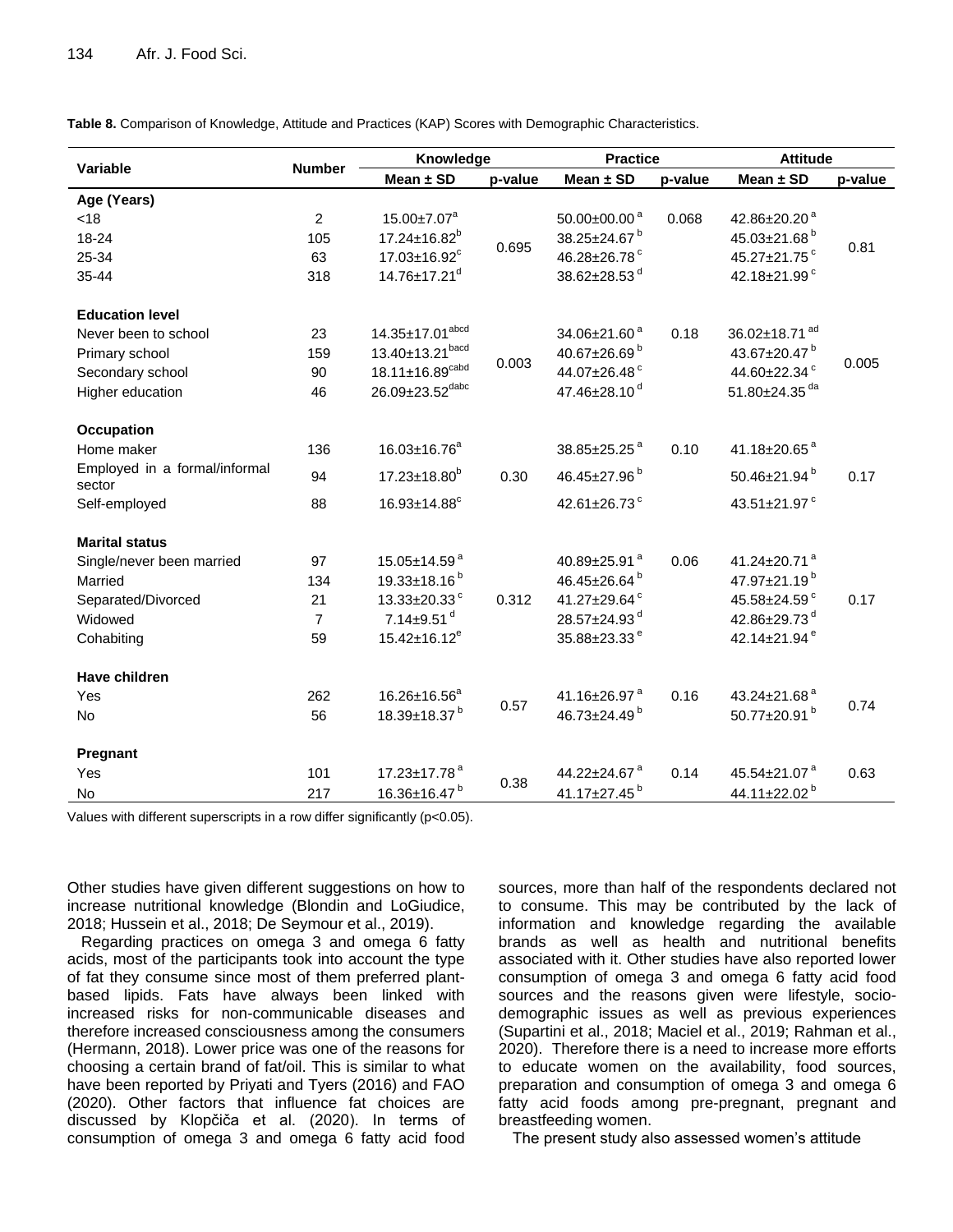towards omega 3 and omega 6 fatty acids. Attitudes are emotional, motivational, perceptive and cognitive beliefs that positively or negatively influence the behaviour or practice of an individual (Verplanken and Orbell, 2022). Most of the participants in this study agreed that consumption of omega 3 and omega 6 fatty acid food sources and supplements is good for their own health, for unborn babies and they can even be used for weight management. This is a good indication that any efforts targeting to improve intake of omega 3 and omega 6 fatty acids may succeed. Also most of the study participants had never tasted fish oil or any food or supplement made from fish oil and for those who happened to taste it, agreed that they liked it. These low levels of fish oil intake are in line with what was reported by Seymour et al. (2019) in Australia. The main reason given by those who liked it was a good taste and perceiving it as a medicine. Also, most of the study participants didn't know whether consumption of fish oil was safe or not during pregnancy and their main concern was the presence of chemicals that might harm the baby in the womb. Similarly (Judge, 2018) reported low intake of fish oil and fish oil-products and the main reason was lack previous experience and fear of potential health effects in the future.

An individual's behaviour may also be influenced by what is accepted or not accepted by specific people or groups and this may dictate whether behaving in a particular fashion is appropriate or not (Fang et al., 2017). Based on the results from this study, it seems that the people who are closer to a person may have a greater influence on the decision to consume omega 3 and omega 6 fatty acid food sources. This means that the more positive their peer groups are, the higher the probability of changing their behaviour. This agrees with what was reported by Risti et al. (2021) as well as Chen and Antonelli (2020) in Indonesia and Italy, respectively. Other factors that may influence an individual's behaviour include perceived health benefits, the use of media as well as the advice given by health professionals (Verplanken and Orbell, 2022).

Control belief refers to the presence of factors that may facilitate or impede performance of the behaviour and the perceived power of these factors (Nafaji et al., 2018). Based on the results from this study, it seems that most women have the ability to make decision over consumption of omega 3 and omega 6 fatty acid sources but their main concern is the cost of the products. This means that if low-cost, safe and user-friendly products are developed there is a chance for them to be accepted by the consumers. This finding is consistent with the findings of the previous research done by Wu et al*.* (2015) in China.

# **Conclusion**

This study reveals limited knowledge and low consumption of omega 3 and omega 6 fatty acid food

sources and supplements especially during pregnancy. Most of them showed positive attitude towards omega 3 and omega 6 fatty acid food sources and this gives hope of success for any attempt to improve consumption of omega 3 and omega 6 fatty acid food sources.

Level of education was reported as one of the factors that significantly influence consumer's knowledge and attitude. Therefore, attempts to increase consumption of omega 3 and omega 6 fatty acids among pregnant and breastfeeding women have to pay attention on their level of education.

Also based on this study, most of people are willing to consume omega 3 and omega 6 fatty acid food and other sources if they are aware of the health benefits associated with them. Therefore the findings from this study may contribute to the government and other stakeholders' efforts towards improving maternal and child health through development of low-cost and nutritious recipes using locally available ingredients.

# **CONFLICT OF INTERESTS**

The authors have not declared any conflicts of interests.

### **ACKNOWLEDGEMENT**

This research was privately funded. The technical assistance from the Department of Food Technology, Nutrition and Consumer Sciences at Sokoine University of Agriculture, Morogoro, Tanzania is highly appreciated. The authors also acknowledge all the women who took part in this study as well as regional; district and ward leaders for their valuable contributions and guidance throughout the research period.

### **REFERENCES**

- Astrup A (2019). Corrections: WHO draft guidelines on dietary saturated and trans fatty acids: Time for a new approach? British Medical Journal 366(9):5683.
- Bird JK, Calder PC, Eggersdorfer M (2018). The role of n-3 long chain polyunsaturated fatty acids in cardiovascular disease prevention, and interactions with statins. Nutrients 10(6):1-16.
- Blondin JH, LoGiudice JA (2018). Pregnant women's knowledge and awareness of nutrition. Applied Nursing Research 39:167-174.
- Calder PC (2015). Marine omega 3 fatty acids and inflammatory processes: Effects, mechanisms and clinical relevance. Biochemical and Biophysical Acta 1851(4):469-484.
- Chen P, Antonelli M (2020). Conceptual Models of Food Choice : Influential Factors Related to Foods. Foods 9(1898):1-21.
- Derbyshire E (2018). Brain health across the lifespan: A systematic review on the role of omega-3 fatty acid supplements. Nutrients 10(1094):1-18.
- Duarte AC, Spiazzi BF, Merello EN, Amazarray CR, Sulzbach L, Socal MP, Trujillo AJ, Brietzke E, Colpani V, Gerchman F (2022). Misinformation in nutrition through the case of coconut oil: An online before-and-after study. Nutrition, Metabolism and Cardiovascular Diseases 22(2):S0939-4753.
- Fang WT, Ng E, Wang CM, Hsu ML (2017). Normative beliefs, attitudes, and social norms: People reduce waste as an index of social relationships when spending leisure time. Sustainability 9(10):1-8.